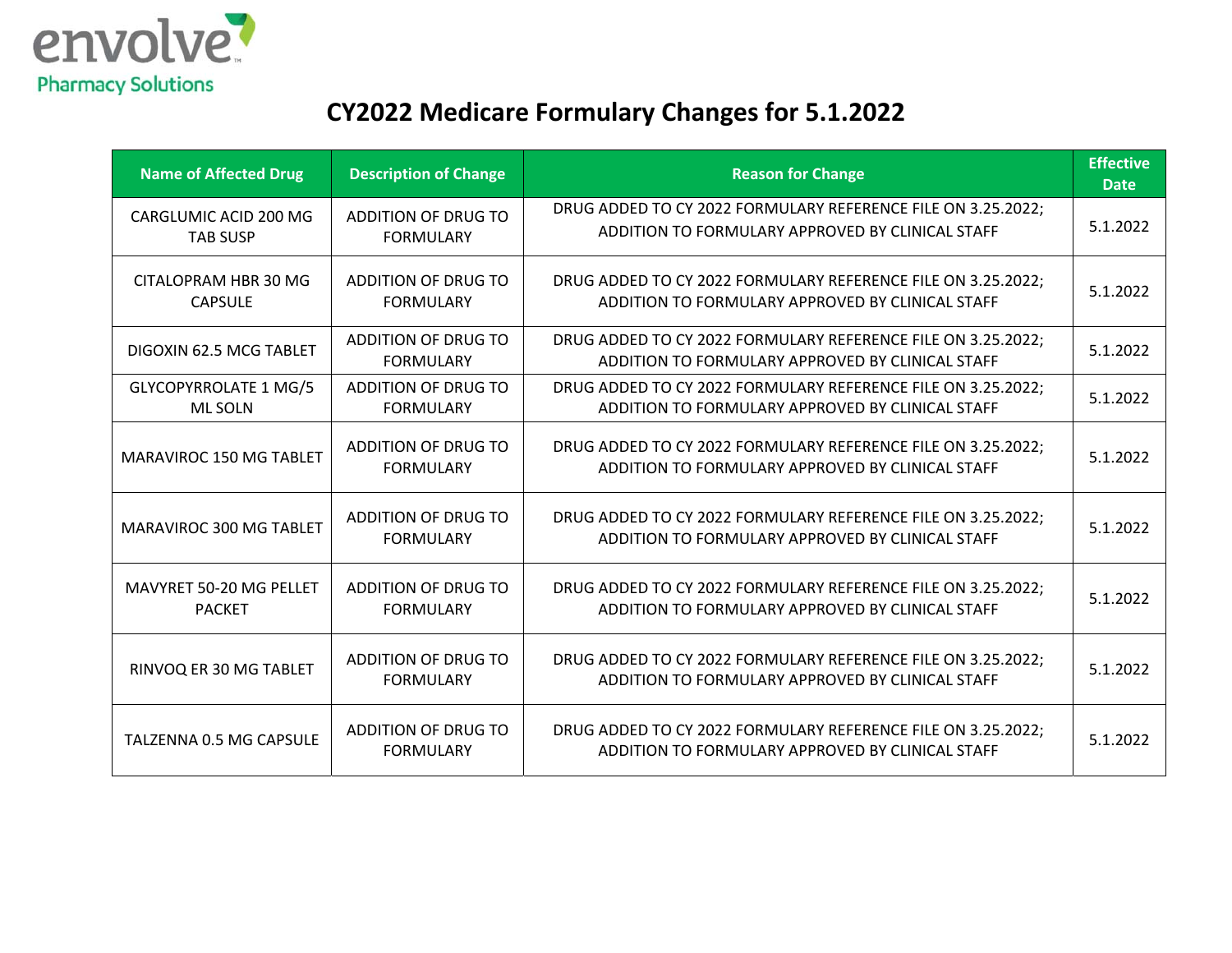

# **CY2022 Medicare Formulary Changes for 5.1.2022**

| TALZENNA 0.75 MG<br><b>CAPSULE</b>   | ADDITION OF DRUG TO<br><b>FORMULARY</b>          | DRUG ADDED TO CY 2022 FORMULARY REFERENCE FILE ON 3.25.2022;<br>ADDITION TO FORMULARY APPROVED BY CLINICAL STAFF | 5.1.2022 |
|--------------------------------------|--------------------------------------------------|------------------------------------------------------------------------------------------------------------------|----------|
| URSODIOL 200 MG CAPSULE              | ADDITION OF DRUG TO<br><b>FORMULARY</b>          | DRUG ADDED TO CY 2022 FORMULARY REFERENCE FILE ON 3.25.2022;<br>ADDITION TO FORMULARY APPROVED BY CLINICAL STAFF | 5.1.2022 |
| URSODIOL 400 MG CAPSULE              | ADDITION OF DRUG TO<br><b>FORMULARY</b>          | DRUG ADDED TO CY 2022 FORMULARY REFERENCE FILE ON 3.25.2022;<br>ADDITION TO FORMULARY APPROVED BY CLINICAL STAFF | 5.1.2022 |
| XARELTO 1 MG/ML<br><b>SUSPENSION</b> | ADDITION OF DRUG TO<br><b>FORMULARY</b>          | DRUG ADDED TO CY 2022 FORMULARY REFERENCE FILE ON 3.25.2022;<br>ADDITION TO FORMULARY APPROVED BY CLINICAL STAFF | 5.1.2022 |
| AMINOSYN-PF 7% IV<br>SOLUTION        | DELETION OF DRUG<br><b>FROM FORMULARY</b>        | DRUG DELETED FROM CY 2022 FORMULARY REFERENCE FILE ON 3.25.2022                                                  | 5.1.2022 |
| AMLOD-VALSA-HCTZ 10-<br>160-12.5MG   | <b>DELETION OF DRUG</b><br><b>FROM FORMULARY</b> | DRUG DELETED FROM CY 2022 FORMULARY REFERENCE FILE ON 3.25.2022                                                  | 5.1.2022 |
| AMLOD-VALSA-HCTZ 10-<br>160-25 MG    | <b>DELETION OF DRUG</b><br><b>FROM FORMULARY</b> | DRUG DELETED FROM CY 2022 FORMULARY REFERENCE FILE ON 3.25.2022                                                  | 5.1.2022 |
| AMLOD-VALSA-HCTZ 10-<br>320-25 MG    | <b>DELETION OF DRUG</b><br><b>FROM FORMULARY</b> | DRUG DELETED FROM CY 2022 FORMULARY REFERENCE FILE ON 3.25.2022                                                  | 5.1.2022 |
| AMLOD-VALSA-HCTZ 5-160-<br>12.5 MG   | <b>DELETION OF DRUG</b><br><b>FROM FORMULARY</b> | DRUG DELETED FROM CY 2022 FORMULARY REFERENCE FILE ON 3.25.2022                                                  | 5.1.2022 |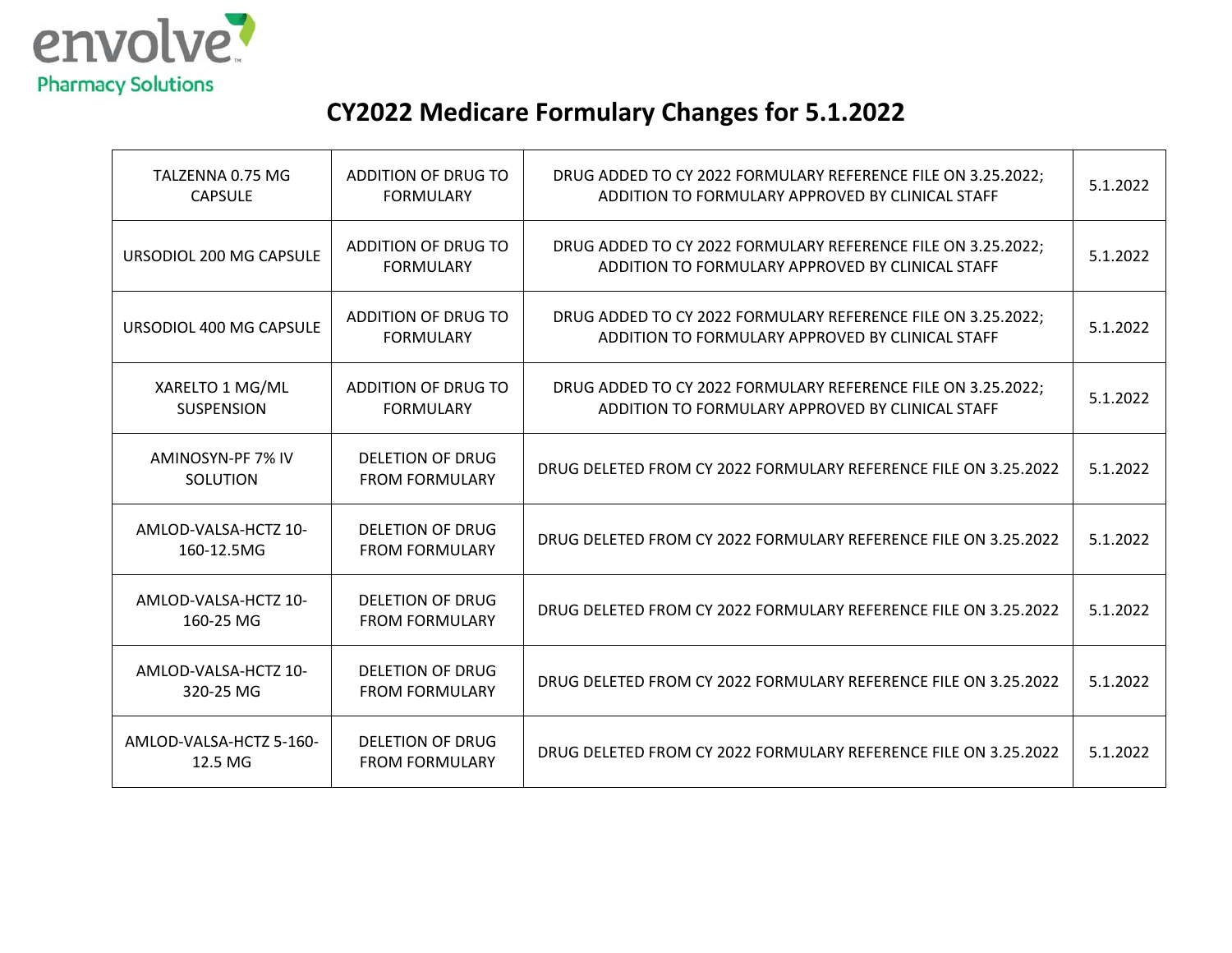

# **CY2022 Medicare Formulary Changes for 5.1.2022**

| AMLOD-VALSA-HCTZ 5-160-<br>25 MG     | DELETION OF DRUG<br><b>FROM FORMULARY</b> | DRUG DELETED FROM CY 2022 FORMULARY REFERENCE FILE ON 3.25.2022 | 5.1.2022 |
|--------------------------------------|-------------------------------------------|-----------------------------------------------------------------|----------|
| CEFUROXIME SOD 7.5 GM<br><b>VIAL</b> | DELETION OF DRUG<br><b>FROM FORMULARY</b> | DRUG DELETED FROM CY 2022 FORMULARY REFERENCE FILE ON 3.25.2022 | 5.1.2022 |
| MOXEZA 0.5% EYE DROPS                | DELETION OF DRUG<br><b>FROM FORMULARY</b> | DRUG DELETED FROM CY 2022 FORMULARY REFERENCE FILE ON 3.25.2022 | 5.1.2022 |
| MYCAMINE 100 MG VIAL                 | DELETION OF DRUG<br><b>FROM FORMULARY</b> | DRUG DELETED FROM CY 2022 FORMULARY REFERENCE FILE ON 3.25.2022 | 5.1.2022 |
| MYCAMINE 50 MG VIAL                  | DELETION OF DRUG<br><b>FROM FORMULARY</b> | DRUG DELETED FROM CY 2022 FORMULARY REFERENCE FILE ON 3.25.2022 | 5.1.2022 |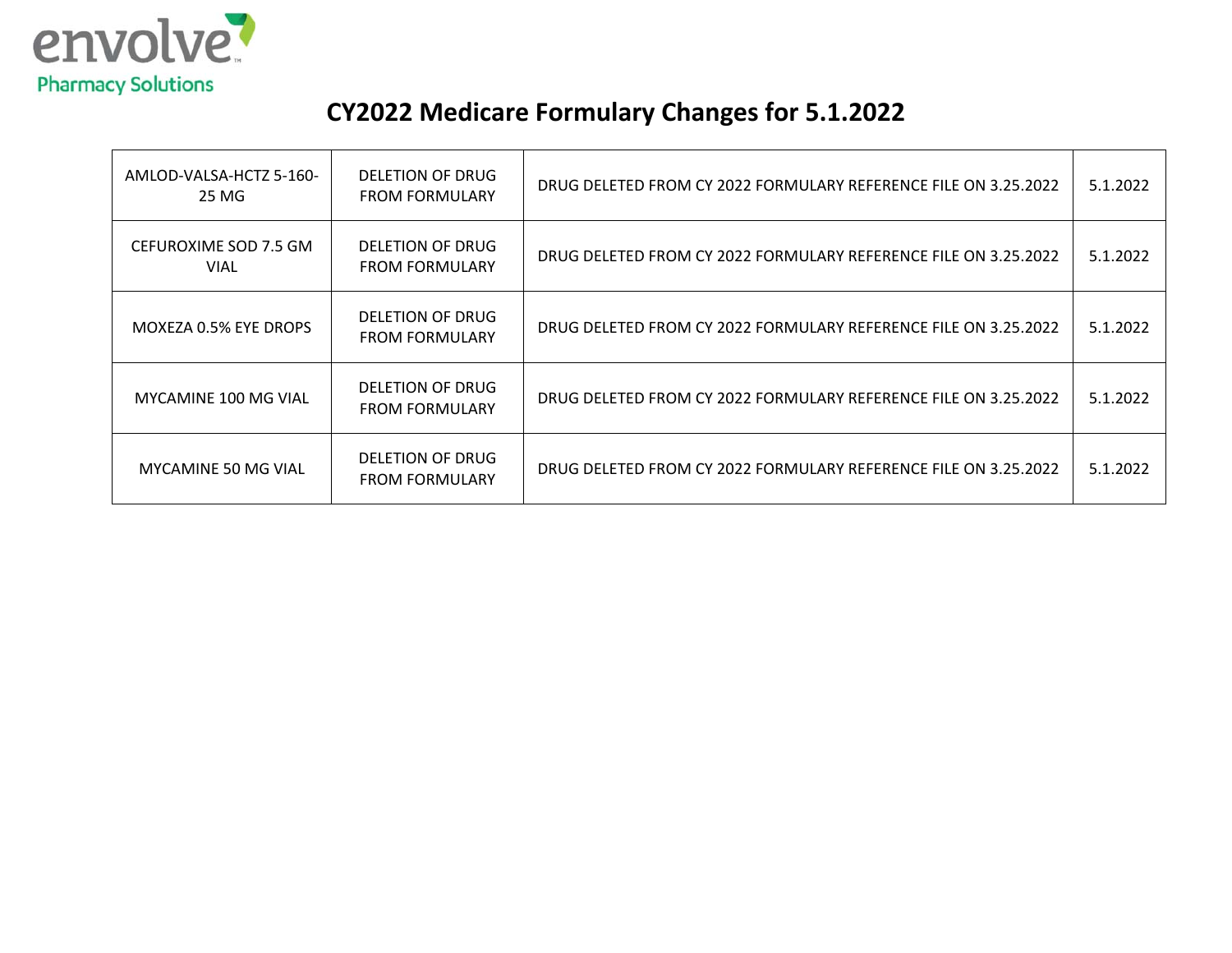

# **CY2022 Medicare Formulary Changes for 4.1.2022**

| <b>Name of Affected Drug</b>           | <b>Description of Change</b>                     | <b>Reason for Change</b>                                                                                         | <b>Effective</b><br><b>Date</b> |
|----------------------------------------|--------------------------------------------------|------------------------------------------------------------------------------------------------------------------|---------------------------------|
| ACCUTANE 10 MG CAPSULE                 | ADDITION OF DRUG TO<br><b>FORMULARY</b>          | DRUG ADDED TO CY 2022 FORMULARY REFERENCE FILE ON 2.22.2022;<br>ADDITION TO FORMULARY APPROVED BY CLINICAL STAFF | 4.1.2022                        |
| BIKTARVY 30-120-15 MG<br><b>TABLET</b> | ADDITION OF DRUG TO<br><b>FORMULARY</b>          | DRUG ADDED TO CY 2022 FORMULARY REFERENCE FILE ON 2.22.2022;<br>ADDITION TO FORMULARY APPROVED BY CLINICAL STAFF | 4.1.2022                        |
| <b>HEPATAMINE 8% IV</b><br>SOLUTION    | DELETION OF DRUG<br><b>FROM FORMULARY</b>        | DRUG DELETED FROM CY 2022 FORMULARY REFERENCE FILE ON 2.22.2022                                                  | 4.1.2022                        |
| INTRON A 25 MILLION<br>UNIT/2.5ML      | DELETION OF DRUG<br><b>FROM FORMULARY</b>        | DRUG DELETED FROM CY 2022 FORMULARY REFERENCE FILE ON 2.22.2022                                                  | 4.1.2022                        |
| TRI-PREVIFEM TABLET                    | <b>DELETION OF DRUG</b><br><b>FROM FORMULARY</b> | DRUG DELETED FROM CY 2022 FORMULARY REFERENCE FILE ON 2.22.2022                                                  | 4.1.2022                        |
| INTRON A 18 MILLION<br>UNIT/3 ML       | DELETION OF DRUG<br><b>FROM FORMULARY</b>        | DRUG DELETED FROM CY 2022 FORMULARY REFERENCE FILE ON 2.22.2022                                                  | 4.1.2022                        |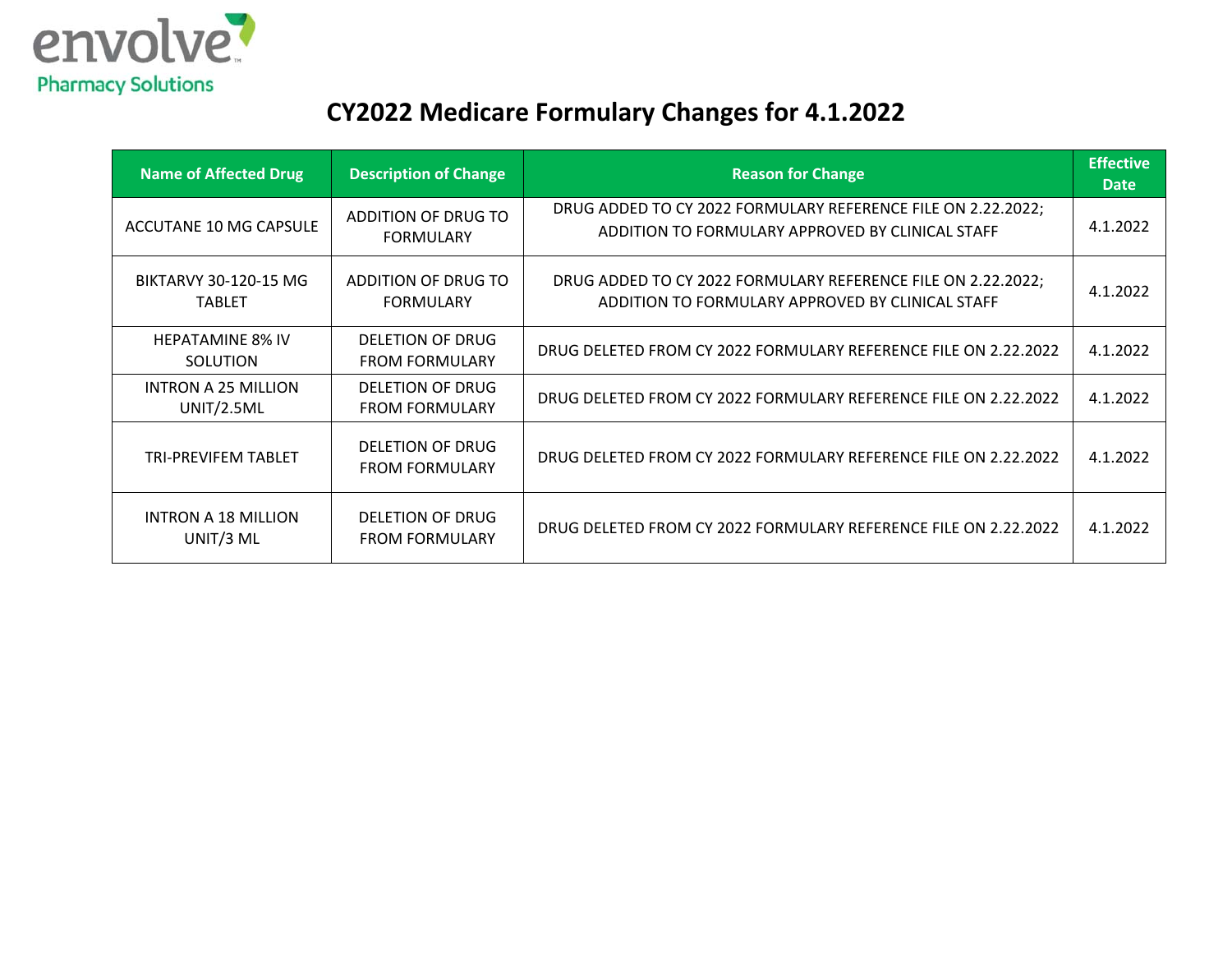

# **CY2022 Medicare Formulary Changes for 3.1.2022**

| <b>Name of Affected Drug</b>                                               | <b>Description of Change</b>                   | <b>Reason for Change</b>                                                                                         | <b>Effective</b><br><b>Date</b> |
|----------------------------------------------------------------------------|------------------------------------------------|------------------------------------------------------------------------------------------------------------------|---------------------------------|
| <b>NALOXONE</b><br>HYDROCHLORIDE 40 MG/ML<br><b>NASAL SPRAY</b>            | ADDITION OF DRUG TO<br><b>FORMULARY</b>        | DRUG ADDED TO CY 2022 FORMULARY REFERENCE FILE ON 1.25.2022;<br>ADDITION TO FORMULARY APPROVED BY CLINICAL STAFF | 3.1.2022                        |
| EVEROLIMUS 1 MG ORAL<br><b>TABLET</b>                                      | ADDITION OF DRUG TO<br><b>FORMULARY</b>        | DRUG ADDED TO CY 2022 FORMULARY REFERENCE FILE ON 1.25.2022;<br>ADDITION TO FORMULARY APPROVED BY CLINICAL STAFF | 3.1.2022                        |
| HYDROXYCHLOROQUINE<br>SULFATE 100 MG ORAL<br><b>TABLET</b>                 | ADDITION OF DRUG TO<br><b>FORMULARY</b>        | DRUG ADDED TO CY 2022 FORMULARY REFERENCE FILE ON 1.25.2022;<br>ADDITION TO FORMULARY APPROVED BY CLINICAL STAFF | 3.1.2022                        |
| HYDROXYCHLOROQUINE<br>SULFATE 300 MG ORAL<br><b>TABLET</b>                 | <b>ADDITION OF DRUG TO</b><br><b>FORMULARY</b> | DRUG ADDED TO CY 2022 FORMULARY REFERENCE FILE ON 1.25.2022;<br>ADDITION TO FORMULARY APPROVED BY CLINICAL STAFF | 3.1.2022                        |
| MOBOCERTINIB 40 MG<br><b>ORAL CAPSULE [EXKIVITY]</b>                       | ADDITION OF DRUG TO<br><b>FORMULARY</b>        | DRUG ADDED TO CY 2022 FORMULARY REFERENCE FILE ON 1.25.2022;<br>ADDITION TO FORMULARY APPROVED BY CLINICAL STAFF | 3.1.2022                        |
| SOFOSBUVIR 150 MG /<br><b>VELPATASVIR 37.5 MG ORAL</b><br>PELLET [EPCLUSA] | ADDITION OF DRUG TO<br><b>FORMULARY</b>        | DRUG ADDED TO CY 2022 FORMULARY REFERENCE FILE ON 1.25.2022;<br>ADDITION TO FORMULARY APPROVED BY CLINICAL STAFF | 3.1.2022                        |
| SOFOSBUVIR 200 MG /<br><b>VELPATASVIR 50 MG ORAL</b><br>PELLET [EPCLUSA]   | ADDITION OF DRUG TO<br><b>FORMULARY</b>        | DRUG ADDED TO CY 2022 FORMULARY REFERENCE FILE ON 1.25.2022;<br>ADDITION TO FORMULARY APPROVED BY CLINICAL STAFF | 3.1.2022                        |
| ASCIMINIB 20 MG ORAL<br><b>TABLET [SCEMBLIX]</b>                           | ADDITION OF DRUG TO<br><b>FORMULARY</b>        | DRUG ADDED TO CY 2022 FORMULARY REFERENCE FILE ON 1.25.2022;<br>ADDITION TO FORMULARY APPROVED BY CLINICAL STAFF | 3.1.2022                        |
| <b>ASCIMINIB 40 MG ORAL</b><br><b>TABLET [SCEMBLIX]</b>                    | <b>ADDITION OF DRUG TO</b><br><b>FORMULARY</b> | DRUG ADDED TO CY 2022 FORMULARY REFERENCE FILE ON 1.25.2022;<br>ADDITION TO FORMULARY APPROVED BY CLINICAL STAFF | 3.1.2022                        |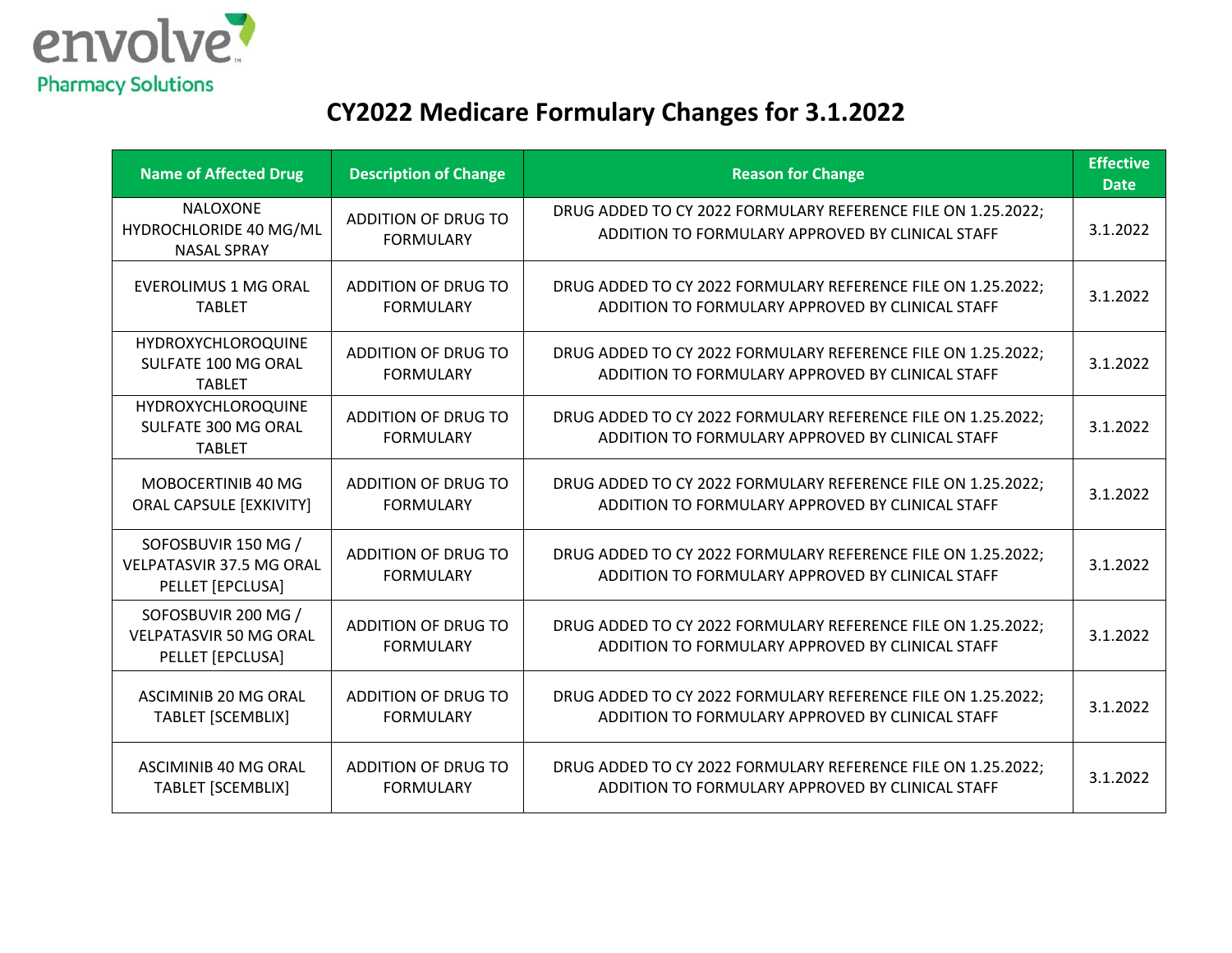

# **CY2022 Medicare Formulary Changes for 3.1.2022**

| TOPIRAMATE 25 MG/ML<br><b>ORAL SOLUTION [EPRONTIA]</b>                                  | ADDITION OF DRUG TO<br><b>FORMULARY</b> | DRUG ADDED TO CY 2022 FORMULARY REFERENCE FILE ON 1.25.2022;<br>ADDITION TO FORMULARY APPROVED BY CLINICAL STAFF | 3.1.2022 |
|-----------------------------------------------------------------------------------------|-----------------------------------------|------------------------------------------------------------------------------------------------------------------|----------|
| 1 ML ROPEGINTERFERON<br>ALFA-2B-NJFT 0.5 MG/ML<br><b>PREFILLED SYRINGE</b><br>[BESREMI] | ADDITION OF DRUG TO<br><b>FORMULARY</b> | DRUG ADDED TO CY 2022 FORMULARY REFERENCE FILE ON 1.25.2022;<br>ADDITION TO FORMULARY APPROVED BY CLINICAL STAFF | 3.1.2022 |
| EZETIMIBE 10 MG /<br>ROSUVASTATIN 20 MG ORAL<br><b>TABLET</b>                           | ADDITION OF DRUG TO<br><b>FORMULARY</b> | DRUG ADDED TO CY 2022 FORMULARY REFERENCE FILE ON 1.25.2022;<br>ADDITION TO FORMULARY APPROVED BY CLINICAL STAFF | 3.1.2022 |
| EZETIMIBE 10 MG /<br>ROSUVASTATIN 5 MG ORAL<br><b>TABLET</b>                            | ADDITION OF DRUG TO<br><b>FORMULARY</b> | DRUG ADDED TO CY 2022 FORMULARY REFERENCE FILE ON 1.25.2022;<br>ADDITION TO FORMULARY APPROVED BY CLINICAL STAFF | 3.1.2022 |
| EZETIMIBE 10 MG /<br>ROSUVASTATIN 40 MG ORAL<br><b>TABLET</b>                           | ADDITION OF DRUG TO<br><b>FORMULARY</b> | DRUG ADDED TO CY 2022 FORMULARY REFERENCE FILE ON 1.25.2022;<br>ADDITION TO FORMULARY APPROVED BY CLINICAL STAFF | 3.1.2022 |
| EZETIMIBE 10 MG /<br>ROSUVASTATIN 10 MG ORAL<br><b>TABLET</b>                           | ADDITION OF DRUG TO<br><b>FORMULARY</b> | DRUG ADDED TO CY 2022 FORMULARY REFERENCE FILE ON 1.25.2022;<br>ADDITION TO FORMULARY APPROVED BY CLINICAL STAFF | 3.1.2022 |
| <b>HYDROXYCHLOROQUINE</b><br>SULFATE 400 MG ORAL<br><b>TABLET</b>                       | ADDITION OF DRUG TO<br><b>FORMULARY</b> | DRUG ADDED TO CY 2022 FORMULARY REFERENCE FILE ON 1.25.2022;<br>ADDITION TO FORMULARY APPROVED BY CLINICAL STAFF | 3.1.2022 |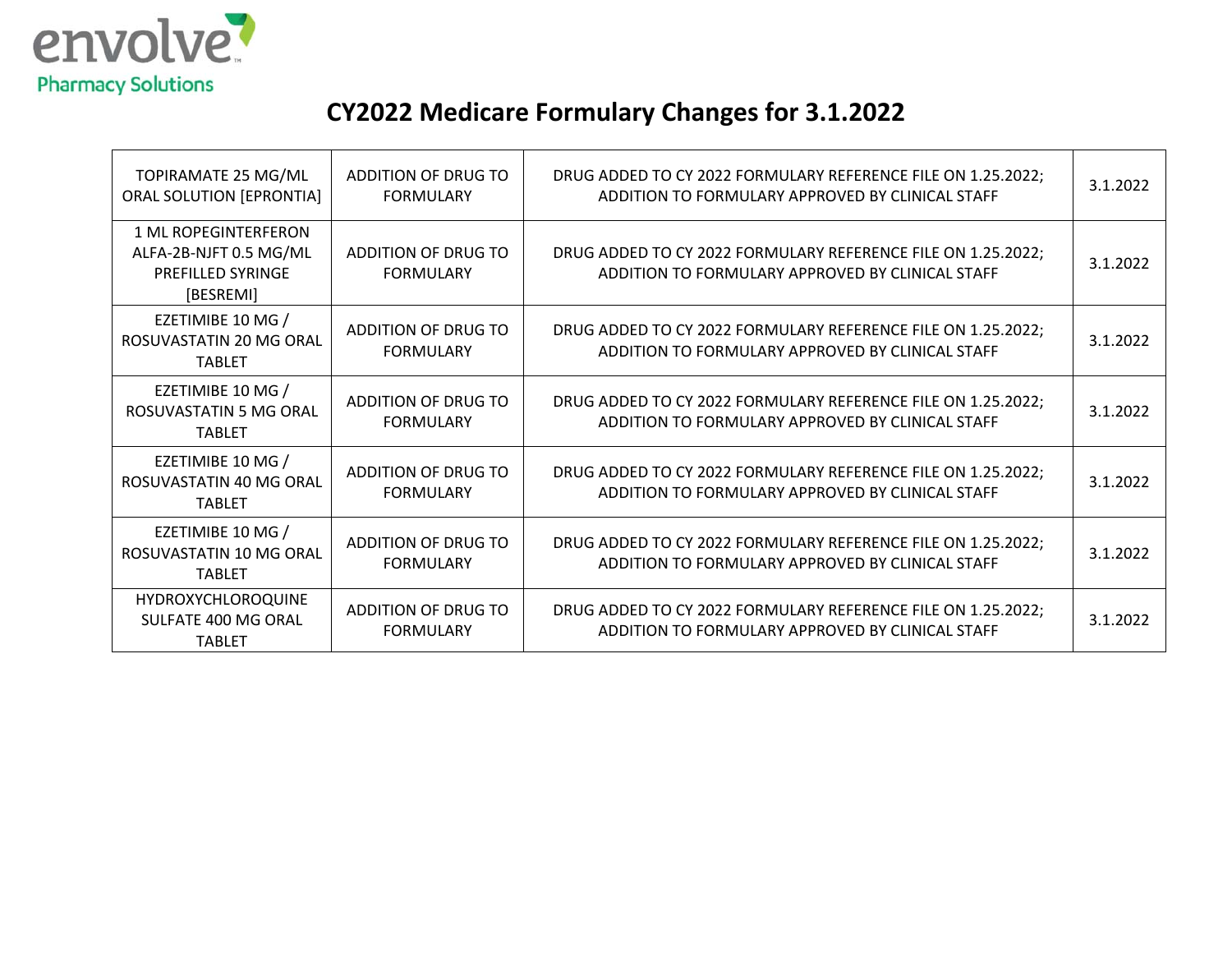

# **CY2021 Medicare Formulary Chances for 2.1.2022**

| <b>Name of Affected Drug</b>                                               | <b>Description of Change</b>                   | <b>Reason for Change</b>                                                                                          | <b>Effective</b><br><b>Date</b> |
|----------------------------------------------------------------------------|------------------------------------------------|-------------------------------------------------------------------------------------------------------------------|---------------------------------|
| <b>NALOXONE</b><br>HYDROCHLORIDE 40 MG/ML<br><b>NASAL SPRAY</b>            | ADDITION OF DRUG TO<br><b>FORMULARY</b>        | DRUG ADDED TO CY 2021 FORMULARY REFERENCE FILE ON 12.20.2021;<br>ADDITION TO FORMULARY APPROVED BY CLINICAL STAFF | 2.1.2022                        |
| <b>EVEROLIMUS 1 MG ORAL</b><br><b>TABLET</b>                               | <b>ADDITION OF DRUG TO</b><br><b>FORMULARY</b> | DRUG ADDED TO CY 2021 FORMULARY REFERENCE FILE ON 12.20.2021;<br>ADDITION TO FORMULARY APPROVED BY CLINICAL STAFF | 2.1.2022                        |
| HYDROXYCHLOROQUINE<br>SULFATE 100 MG ORAL<br><b>TABLET</b>                 | ADDITION OF DRUG TO<br><b>FORMULARY</b>        | DRUG ADDED TO CY 2021 FORMULARY REFERENCE FILE ON 12.20.2021;<br>ADDITION TO FORMULARY APPROVED BY CLINICAL STAFF | 2.1.2022                        |
| <b>HYDROXYCHLOROQUINE</b><br>SULFATE 300 MG ORAL<br><b>TABLET</b>          | <b>ADDITION OF DRUG TO</b><br><b>FORMULARY</b> | DRUG ADDED TO CY 2021 FORMULARY REFERENCE FILE ON 12.20.2021;<br>ADDITION TO FORMULARY APPROVED BY CLINICAL STAFF | 2.1.2022                        |
| MOBOCERTINIB 40 MG<br><b>ORAL CAPSULE [EXKIVITY]</b>                       | <b>ADDITION OF DRUG TO</b><br><b>FORMULARY</b> | DRUG ADDED TO CY 2021 FORMULARY REFERENCE FILE ON 12.20.2021;<br>ADDITION TO FORMULARY APPROVED BY CLINICAL STAFF | 2.1.2022                        |
| SOFOSBUVIR 150 MG /<br><b>VELPATASVIR 37.5 MG ORAL</b><br>PELLET [EPCLUSA] | <b>ADDITION OF DRUG TO</b><br><b>FORMULARY</b> | DRUG ADDED TO CY 2021 FORMULARY REFERENCE FILE ON 12.20.2021;<br>ADDITION TO FORMULARY APPROVED BY CLINICAL STAFF | 2.1.2022                        |
| SOFOSBUVIR 200 MG /<br><b>VELPATASVIR 50 MG ORAL</b><br>PELLET [EPCLUSA]   | <b>ADDITION OF DRUG TO</b><br><b>FORMULARY</b> | DRUG ADDED TO CY 2021 FORMULARY REFERENCE FILE ON 12.20.2021;<br>ADDITION TO FORMULARY APPROVED BY CLINICAL STAFF | 2.1.2022                        |
| <b>ASCIMINIB 20 MG ORAL</b><br><b>TABLET [SCEMBLIX]</b>                    | <b>ADDITION OF DRUG TO</b><br><b>FORMULARY</b> | DRUG ADDED TO CY 2021 FORMULARY REFERENCE FILE ON 12.20.2021;<br>ADDITION TO FORMULARY APPROVED BY CLINICAL STAFF | 2.1.2022                        |
| ASCIMINIB 40 MG ORAL<br><b>TABLET [SCEMBLIX]</b>                           | <b>ADDITION OF DRUG TO</b><br><b>FORMULARY</b> | DRUG ADDED TO CY 2021 FORMULARY REFERENCE FILE ON 12.20.2021;<br>ADDITION TO FORMULARY APPROVED BY CLINICAL STAFF | 2.1.2022                        |